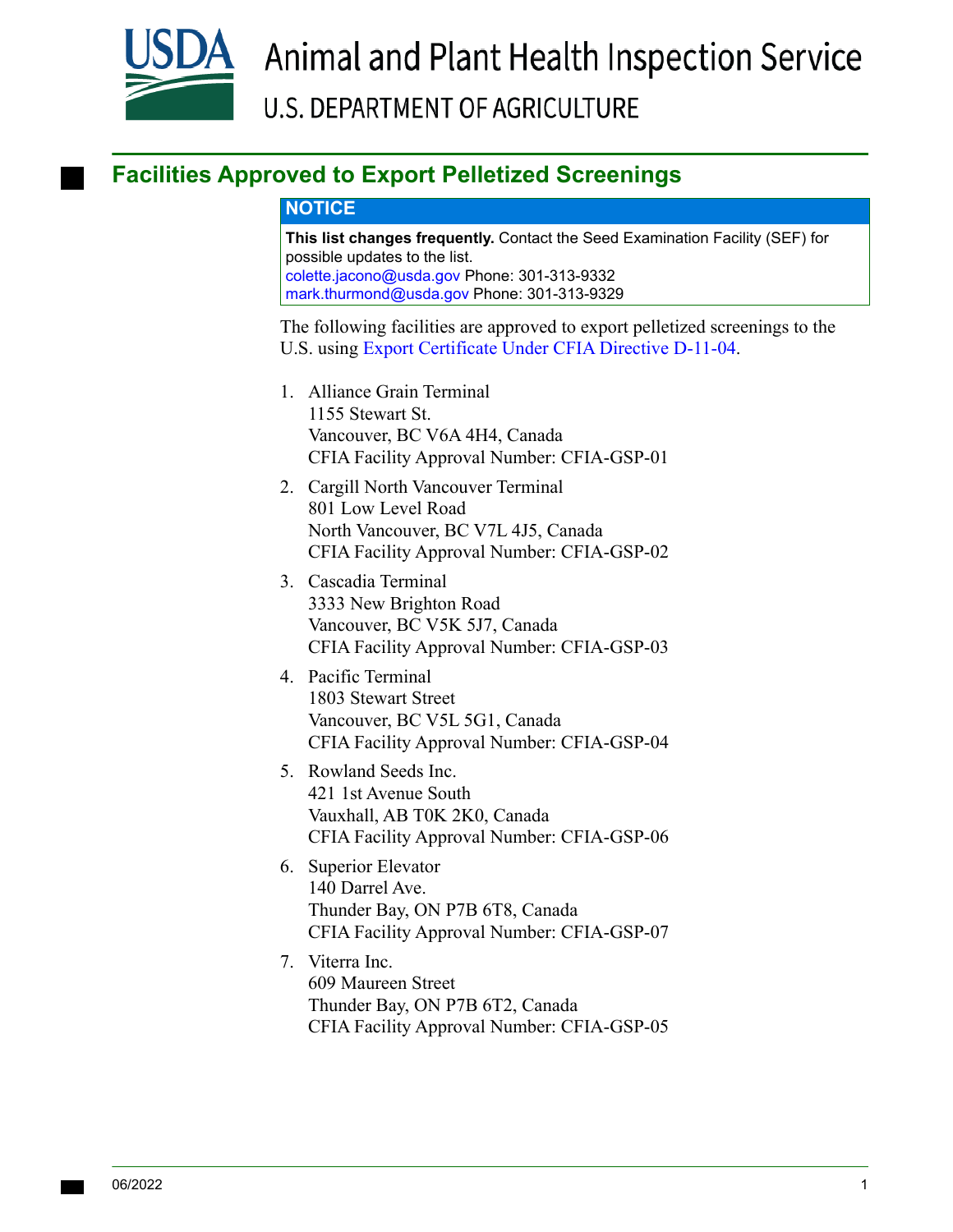<span id="page-1-0"></span>

| <b>Export Certificate Under CFIA Directive D-11-04</b> |                                                                                                                                                        |
|--------------------------------------------------------|--------------------------------------------------------------------------------------------------------------------------------------------------------|
|                                                        |                                                                                                                                                        |
|                                                        |                                                                                                                                                        |
|                                                        | Export Certificate Under CFIA Directive D-11-04                                                                                                        |
|                                                        |                                                                                                                                                        |
|                                                        | Shipment Identification Number                                                                                                                         |
|                                                        | <b>Facility Name</b>                                                                                                                                   |
|                                                        | <b>Facility Address</b>                                                                                                                                |
|                                                        | CFIA Facility Approval Number CFIA - CSP - **                                                                                                          |
|                                                        | <b>Bin Number</b>                                                                                                                                      |
|                                                        | This certificate attests that the grain screening pellets in this<br>consignment are not intended to be used for planting, and;                        |
|                                                        | Meet the processing requirements as outlined in the<br>1)<br>compliance agreement between the above facility and the<br>CFIA as per Directive D-11-04. |
|                                                        | Have been produced from grain screenings of either U.S. or<br>2)<br>Canadian origin.                                                                   |
|                                                        | Have been produced from one or more of the following<br>3)<br>Canadian or U.S. grown crop kinds:                                                       |
|                                                        |                                                                                                                                                        |
|                                                        |                                                                                                                                                        |
|                                                        |                                                                                                                                                        |
|                                                        |                                                                                                                                                        |
|                                                        |                                                                                                                                                        |
|                                                        |                                                                                                                                                        |

 **Figure 1 Example of Export Certificate Under CFIA Directive D-11-04**